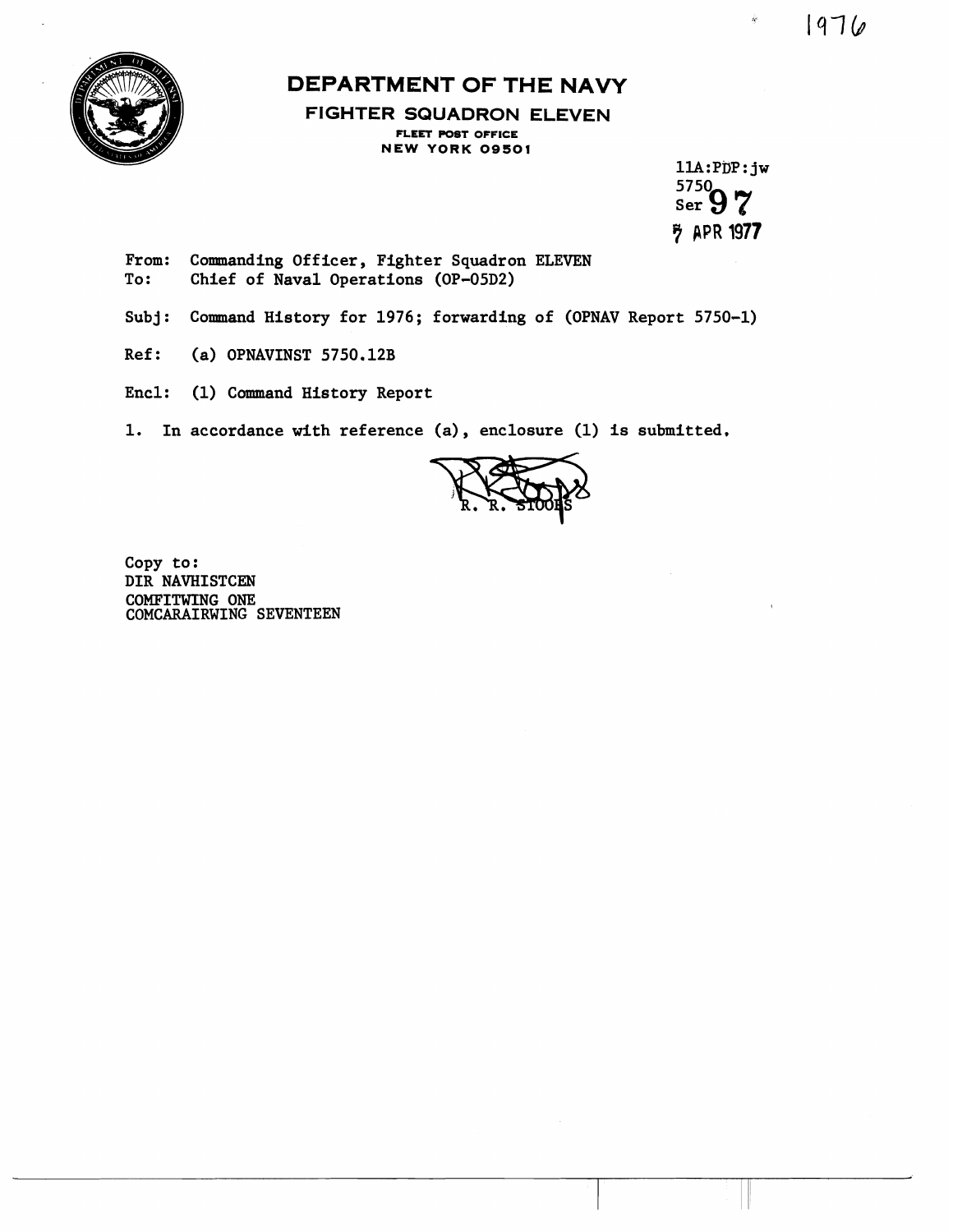## I. Basic History

A. Chronology of Events-1976

01 JAN to 30 JAN - Prepared for ACM training at NAS Oceana.

31 JAN to 20 FEB - Conducted ACM. training at NAS Miramar.

21 FEB to 16 MAR - Prepared for type training at NAS Oceana.

- 17 MAR to 19 MAR Embark on board USS FORRESTAL (CV-59) at Norfolk.
- 20 MAR to 29 MAR On board USS FORRESTAL (CV-59) enroute to Mayport, F1.
- 30 MAR to 01 APR Conducted operations at NAS Cecil, F1.
- 02 APR to 09 APR Conducted type training on board USS FORRESTAL (CV-59). Aircraft and crew lost at sea 07 APR.
- 10 APR to 14 APR Returned to Mayport, F1. Memorial services conducted.
- 15 APR to 06 **MAY**  Conducted type training on board USS FORRESTAL (CV-59).
- <sup>07</sup>**MAY** to 09 MAY Type training successfully completed, the RED RIPPERS returned to NAS Oceana.
- 10 MAY to 11 JUN Conducted Radar Intercept, Conventional Weapons and Instrument training.
- 12 JUN to 23 JUN Fly on board USS FORRESTAL (CV-59) for a brief deployment in the Atlantic and Carribean. Aircraft lost at sea, crew successfully recovered.
- 24 JUN to 03 JUL Returned to NAS Oceana for training.
- 04 JUL to 08 JUL Participate in the International Bicentennial Naval Review on board USS FORRESTAL (CV-59) in New York City.
- 09 JUL to 14 AUG Conducted aircrew training in preparation for an ACM detachment at NAS Key West, F1.
- 28 AUG to 11 SEP Returned to NAS Oceana and conducted normal flight operations.
- 12 SEP to 20 SEP Deployed 6 aircraft on board USS FORRESTAL (CV-59), off the Virginia Capes, for a missile shoot and firepower demonstration for NATO observers.
- 21 SEP to 03 NOV The squadron conducted aircrew training at NAS Oceana. Aircraft and crew lost 11 OCT on routine training flight. 13 OCT RED RIPPERS command assumed by CDR R. R. STOOPS.

Enclosure **(1)**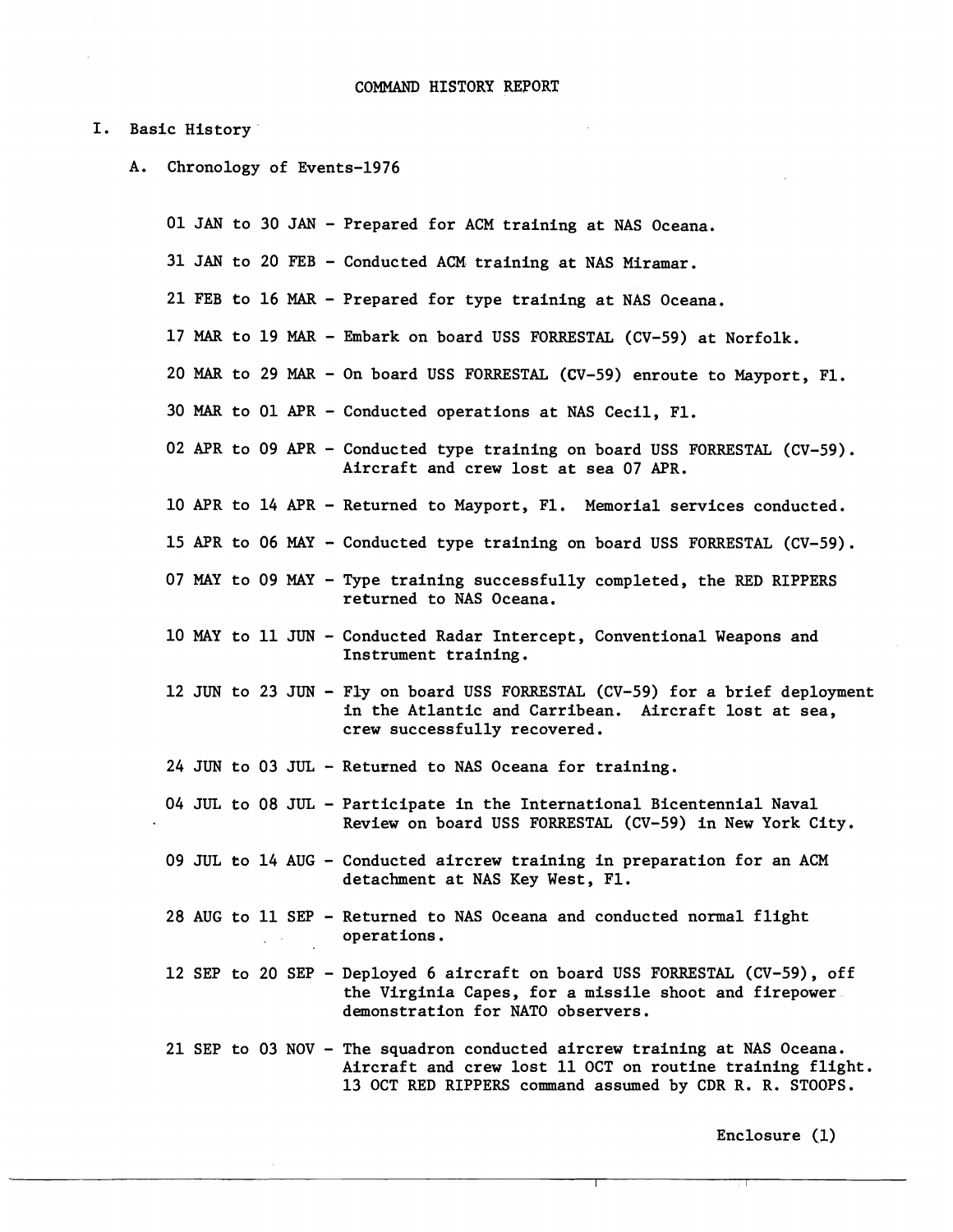04 NOV to 10 DEC - Conducted normal Radar Intercept, CW and Low Level Navigation operations. One crew and aircraft deployed to Naval Fighter Weapons School, NAS Miramar, San Diego, Ca.

11 DEC to 31 DEC - Conducted limited flying and celebrated Christmas.

## B. NARRATIVE

Nineteen hundred and Seventy-six marked the forty-ninth year the RED RIPPERS have continuously operated as a fighter squadron.

January found the RED.RIPPERS sharpening their air skills in preparation for an Air Combat Maneuvering (ACM) Detachment with Carrier Air Wing Seventeen, to be held at NAS Miramar, Ca.

On 30 January the squadron detached to NAS Miramar with ten aircraft. In the next two and a half weeks the RED RIPPERS flew 168 ACM sorties. The crews utilized the ACMR range and prepared to conduct competitive exercises.

Fighter Squadron Eleven left NAS Miramar on 21 February and returned to NAS Oceana for type training. During the month of February, the squadron broke the previous sortie flying record, flying a total of 264 sorties and logging 360 hours. The RIPPERS were busy day and night at NAS Oceana as they put maximum effort into the task of being prepared for deployment on USS FORRESTAL (CV-59).

On March 17th the squadron loaded aboard UBS FORRESTAL at Norfolk. While the carrier was enroute to NAS Mayport, F1. sixteen fighter crews were requalified in carrier landing and all personnel "synched" with the pace of the ship.

While USS FORRESTAL (CV-59) was berthed at Mayport, the RIPPERS conducted limited flight operations out of NAS Cecil, F1. On April lst, USS FORRESTAL (CV-59) with CVW-17 aboard, departed Mayport, F1. and commenced Type Training phase I. On April 7th, RIPPER aircraft 113, crewed by pilot LT Charles P. Jackson and RIO LT James W. Piehl, was lost while conducting a night carrier landing. LT Piehl was lost at sea and LT Jackson died of injuries sustained in the accident. On 10 April, USS FORRESTAL (CV-59), returned to Mayport, F1. and memorial services were held.

On 15 April, USS FORRESTAL (CV-59) once again left Mayport, F1. with the RIPPERS aboard. During the remainder of April and throughout the first week of May, the squadron completed type training phase I1 and I11 and conducted their Operational Readiness Evaluation, receiving a grade of **EXCELLENT**. A total of 214 day traps and 88 night traps were accumulated during this training period.

The RIPPERS remained at NAS Oceana just long enough to become accustomed to long, warm showers and conduct Radar Intercept training in preparation for a planned missile shoot. On 12 June, the squadron once again left NAS Oceana and recovered aboard USS FORRESTAL (CV-59), for operations in the Cartlibean. On 19 June, RIPPER 105, piloted by CDR R.K. Kauber with LTJG as RIO, developed difficulties and an uncommanded ejection of both crew members occurred. Both were successfully rescued a short time later. During the brief deployment the squadron flew over 129 hours and completed 90 day traps. The deployment

 $\overline{2}$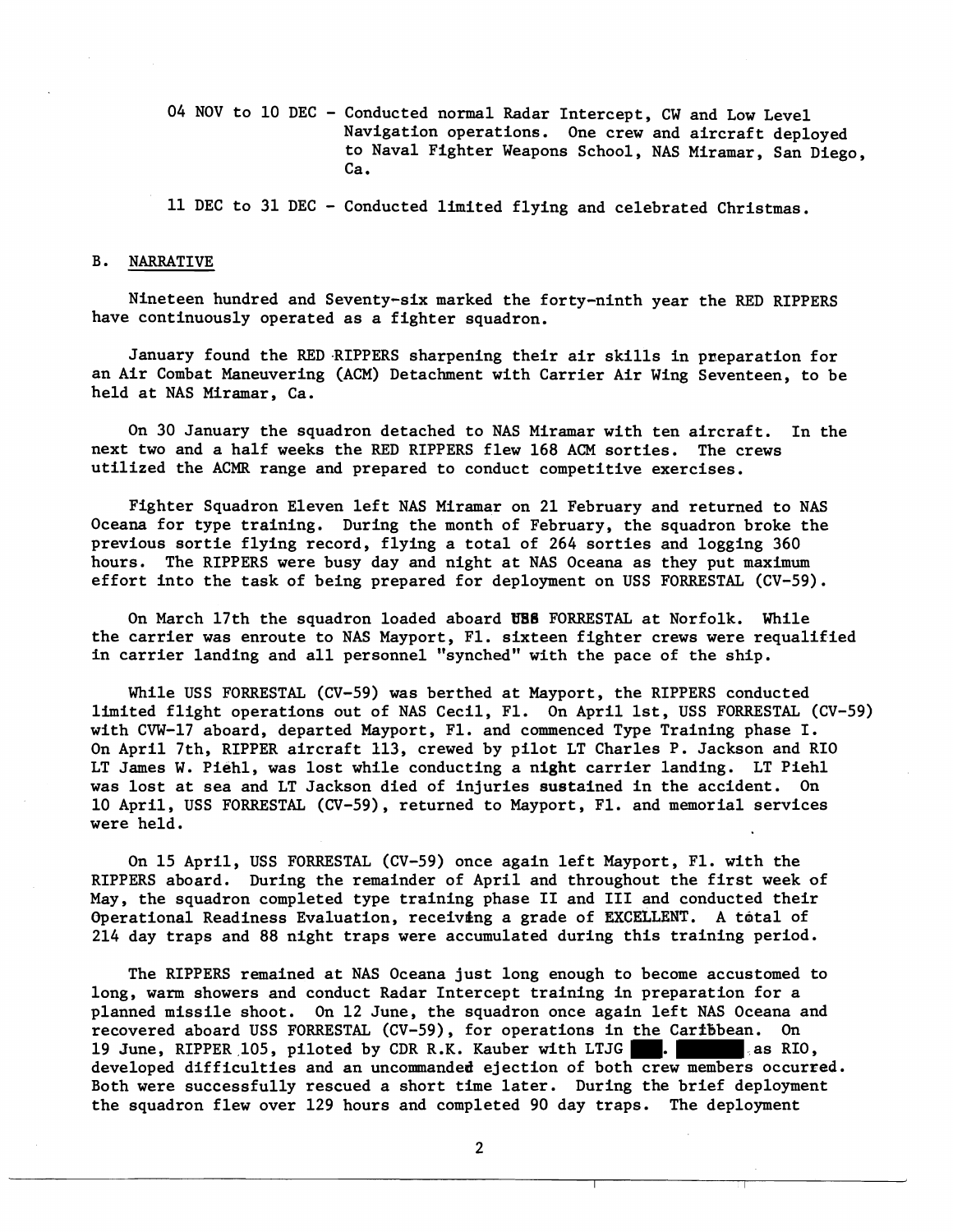was climaxed by the firing of a Sparrow AIM-7 missile and three AIM-9 Sidewinders.

During July the nation celebrated its two-hundredth birthday. The highlight of the Bicentennial was the Tnternational Naval Review (INR) at New York on 4 July. The INR feature attraction was "Operation Sail", the pass in review of tall sailing ships up New York Harbor. USS FORRESTAL (CV-59) was the principal reviewing ship; the RED RTPPERS and representative Air Wing-17 aircraft were aboard. A RIPPER detachment of 50 officers and men, with Skipper Kauber commanding, embarked in USS FORRESTAL (CV-59), from Hampton Roads on 2 July, arriving in New York Harbor the morning of the 3rd. On the Fourth-of-July celebratfon, CDR Kauber was the escort for CINCLANTFLT, ADM Issac C, Kidd, and the Executfve Officer CDR R.R. Stoops, escorted Mr. W. Lunds, Secretary-General of NATO. Presfdent Gerald Ford and the Vice President were also aboard, During the next few days, the ship was toured by thousands of public visitors and the RED RIPPERS sponsored a static display of the squadron aircraft. Return to homeport was effected 8 July, concluding a remarkable and worthwhile mission in tribute to the Bicentennial of the United States of America. The rest of the squadron, back at NAS Oceana, was preparing itself for an Administrative Material inspection and looking forward to an ACM detachment at NAS Key West, F1.

**On** 15 August the RED RIPPERS starred ACM training at NAS Key West with ten RIPPER aircraft and 160 personnel. During the next twelve days the squadron flew 132 ACM sorties with crews compexing, both offensively and defensively. All crews also had the opportunity to participate in one verses many ACM hops.

Once again the squadron returned to NAS Oceana and from 28 August to 11 September the RIPPERS continued to fly and shaspen their combat skills. It was a busy period for the aircrews as they trained for another missile shoot and firepower demonstration. On 12 September the squadron deployed with six aircraft aboard USS FORRBSTAL (CV-59) operating off the Virginia Capes. Led by Skipper Kauber, the RTPPERS dropped live **MK** 82 500 pound bombs and fired three AIM-9 Sidewinders as a part of the Air Wing fire power demonstration for NATO observers on the ship.

Ashore again, the RIPPERS conducted intensive training in Radar Intercepts, Conventional Weapons and Low Level Navigation. On 11 October, while on a routine training flight, LTJG John MI Mallan and LTJG Wallace R. Franklin lost their lives, when their aircraft (103) crashed on takeoff at Ft. Campbell, Ky. On 13 October CDR R.R. Stoops assumed command of Fighter Squadron ELEVEN, the 49th skipper of the RED RIPPERS.

In October, the squadron completed the final missile shoot of the year. LTJG and LTJG were awarded a double "E" for their outstanding performance, while the RIPPER crew of CAPT  $(USAF)$ Exchange Officer) and LT were awarded an  $"E"$  for their high score.

From 4 November until 11 December, the squadron conducted normal flight ations. During this time period, LT operations. During this time period, LT , deployed with one aircraft to NAS Miramar for six weeks advanced Air Combat Maneuvering training at the Navy Fighter Weapons School (TOPGUN).

In late December the RIPPERS conducted limited flight operations, and prepared for an Air Wing Weapons deployment to Roosevelt Roads,and spent the holidays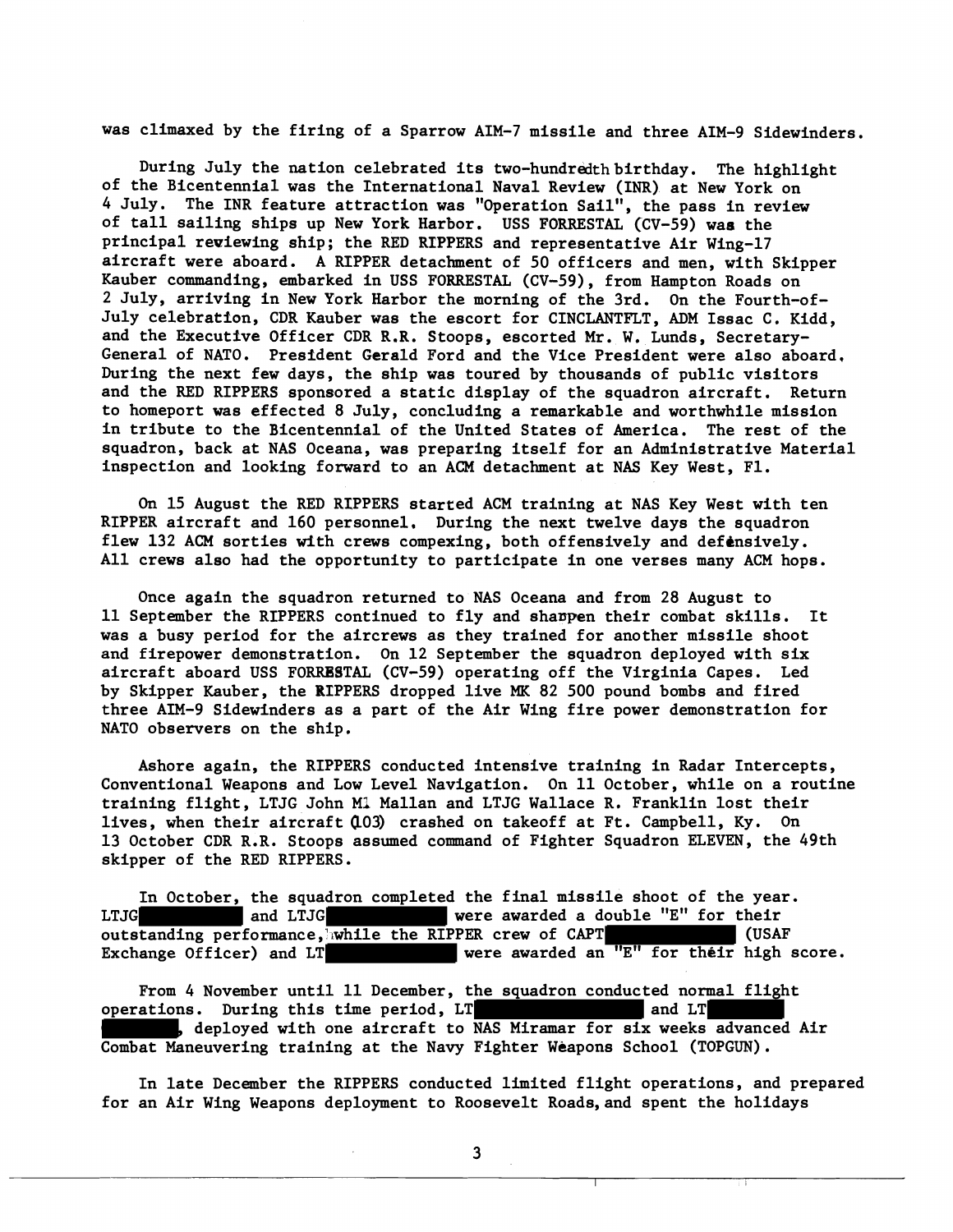## with their families.

Fighter Squadron ELEVEN looks back on 1976 as a year filled with outstanding achievements. It is to their credit that professionalism and resolve enabled the RIPPERS to prevail over any situation. The squadron looks forward to the fiftieth anniversary celebration. The RED RIPPERS anticipate a continuation of the history and fame which signifies their surname; "WORLD FAMOUS."

| operations summery |           |                                          |                           |                                                 |  |  |
|--------------------|-----------|------------------------------------------|---------------------------|-------------------------------------------------|--|--|
| <b>MONTH</b>       | TOTAL HRS |                                          |                           | HRS D / N TOTAL TRAPS D / N TOTAL SORTIES D / N |  |  |
| <b>JAN</b>         | 270.1     | 236.1/34                                 |                           | 118 / 40                                        |  |  |
| <b>FEB</b>         | 359.1     | 317.1/42                                 |                           | 215 / 49                                        |  |  |
| <b>MAR</b>         | 487.0     | 325.0/162                                | 106 / 32                  | 133 / 132                                       |  |  |
| <b>APR</b>         | 408.9     | 313.7/95.2                               | 123 / 66                  | 150 / 78                                        |  |  |
| <b>MAY</b>         | 261.5     | 231.5/30                                 | 300 / 151                 | 131 / 24                                        |  |  |
| <b>JUN</b>         | 243.6     | 236.4/7.2                                | 207/0                     | 174 / 3                                         |  |  |
| <b>JUL</b>         | 92.4      | 89,5/2.9                                 |                           | 60/ / 2                                         |  |  |
| <b>AUG</b>         | 245.0     | 243.1/1.9                                |                           | 233 / 2                                         |  |  |
| <b>SEP</b>         | 239.1     | 206/33.1                                 | 60 / 6                    | 166 / 22                                        |  |  |
| <b>OCT</b>         | 131.6     | 112.8/18.8                               |                           | 81 / 13                                         |  |  |
| <b>NOV</b>         | 229.3     | 176.5/52.8                               |                           | 115 / 28                                        |  |  |
| <b>DEC</b>         | 74.8      | 59.6/15.2                                |                           | 40/9                                            |  |  |
|                    |           | III. Squadron Officer Lossess and Gains  |                           |                                                 |  |  |
| <b>05 JAN 76</b>   |           | REC FOR DUTY from VF-121 NAS MIRAMAR CA. | <b>USN</b><br>LT          | 1310                                            |  |  |
| 05 FEB 76          |           | REC FOR DUTY from VF-101 NAS OCEANA VA   | USN<br>LT.                | 1320                                            |  |  |
| 10 FEB 76          |           | REC FOR DUTY From VF-101 NAS OCEANA VA   | <b>USN</b><br><b>LT</b>   | 1320                                            |  |  |
| 29 FEB 76          |           | TRF to VT-86 NAS PENSACOLA FL for DUTY   | <b>USN</b><br><b>LCDR</b> | 1310                                            |  |  |

11. Operations Summary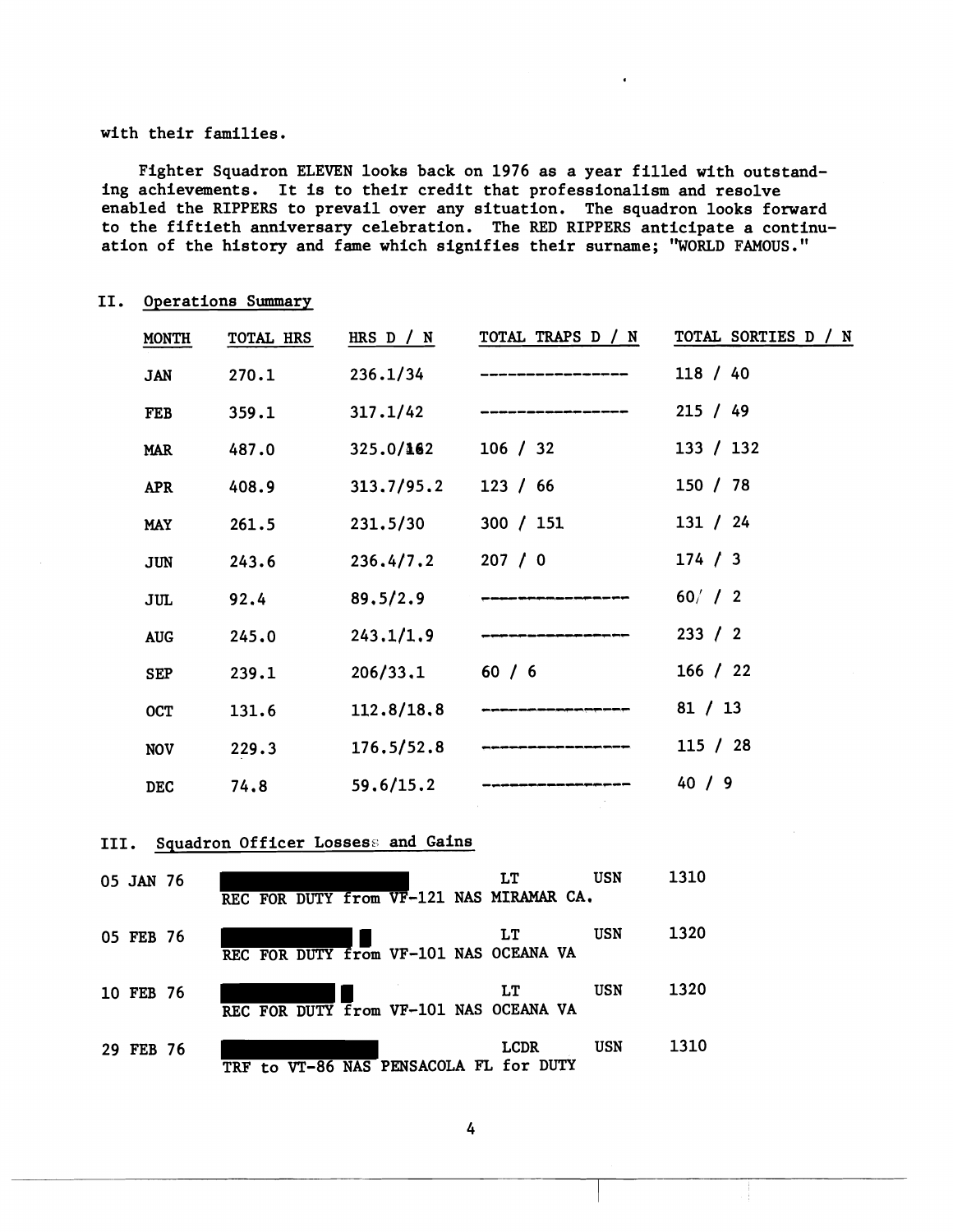| 31 MAR 76 |           | REC for DUTY from VF-101 NAS OCEANA VA.                                           | LTJG USN                                                                                                      |                       | 1310 |
|-----------|-----------|-----------------------------------------------------------------------------------|---------------------------------------------------------------------------------------------------------------|-----------------------|------|
| 08 APR 76 |           | PIEHL, James W<br>DIED from aircraft accident on board USS FORRESTAL (CV-59)      | LT                                                                                                            | <b>Example 19 USN</b> | 1320 |
|           | 11 APR 76 | JACKSON, Charles P.<br>DIED from aircraft accident on board USS FORRESTAL (CV-59) | LT                                                                                                            | <b>USN</b>            | 1310 |
| 14 APR 76 |           | TRF to NAVSTA NORFOLK VA for separation.                                          | LTJG                                                                                                          | USNR                  | 1325 |
| 14 APR 76 |           | TRF to NAF, ANDREWS AFB WASHINGTON DC for DUTY.                                   | LT and the set of the set of the set of the set of the set of the set of the set of the set of the set of the | USN 1310              |      |
| 24 MAY 76 |           | REC for DUTY from VF-101 NAS OCEANA VA.                                           | LTJG                                                                                                          | USN                   | 1310 |
| 03 JUN 76 |           | RELEASED to INACTIVE DUTY in U.S. Navy Reserve.                                   | <b>LT</b>                                                                                                     | USN 1310              |      |
| 07 JUN 76 |           | TRF to VC-6 NAS NORFOLK VA for DUTY.                                              | LT.                                                                                                           | <b>USN</b>            | 1350 |
| 09 JUN 76 |           | TRF to VF-43 NAS OCEANA VA for DUTY.                                              | LTJG                                                                                                          | USN                   | 1320 |
| 30 JUN 76 |           | TRF to NAVWARCOL NEWPORT RI for DUTY.                                             | LCDR                                                                                                          | <b>USN</b>            | 1320 |
| 01 JUL 76 |           | TRF to USNA ANNAPOLIS MD for DUTY.                                                | LT –                                                                                                          | <b>USN</b>            | 1310 |
| 12 JUL 76 |           | TRF to AFSC NORFOLK VA for DUTY.                                                  | LCDR                                                                                                          | <b>USN</b>            | 1320 |
| 29 JUL 76 |           | REE for DUTY from VC-2 NAS OCEANA VA.                                             | <b>LT</b>                                                                                                     | <b>USN</b>            | 1520 |
| 30 JUL 76 |           | REC for DUTY from VF-101 NAS OCEANA VA.                                           | LTJG                                                                                                          | USN                   | 1320 |
| 30 JUL 76 |           | REC for DUTY from VF-101 NAS OCEANA VA.                                           | LTJG                                                                                                          | USN                   | 1320 |
| 11 AUG 76 |           | REC for DUTY from VF-101 NAS OCEANA VA.                                           | LT.                                                                                                           | USN                   | 1310 |
| 11 AUG 76 |           | REC for DUTY from VF-101 NAS OCEANA VA.                                           | LTJG                                                                                                          | USNR                  | 1315 |
| 12 AUG 76 |           | MARRS, Alton D<br>DIED of injuries incurred from automobile accident.             | LT                                                                                                            | USN                   | 1310 |

 $\overline{\mathbf{5}}$ 

$$
f_{\rm{max}}
$$